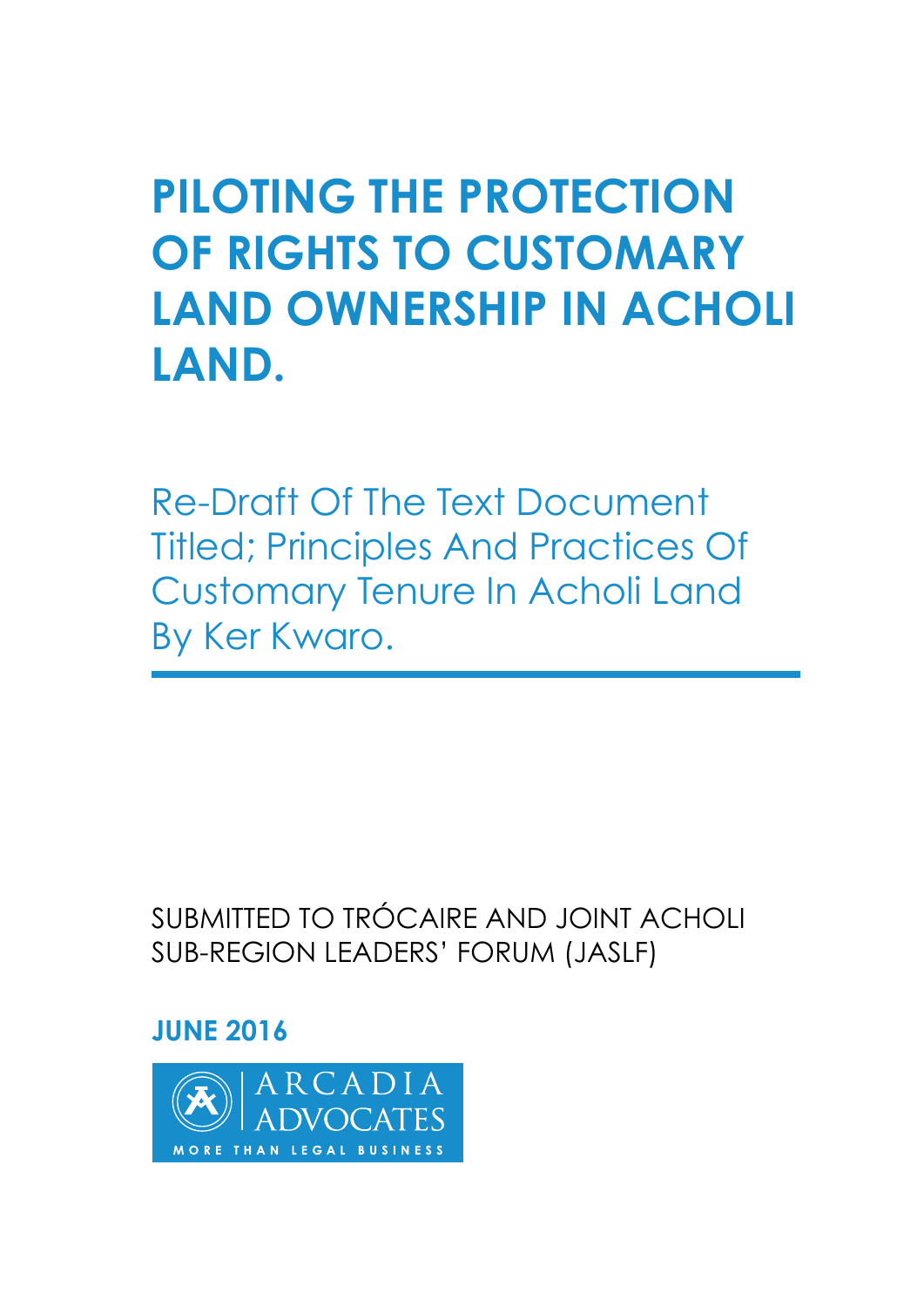### **INTRODUCTION**

In reviewing the document, we looked at formatting, clarity, wording, organization and content among others.

#### **The improvements made to the original text document include the following;**

The definition section was too long and unnecessary. For Acholi words that can be translated to English, the English version should be used other than the Acholi version.

Part 2 of the original text is headed "Principles of Customary Tenure". This is in our view narrow as it only covers tenure and not estate. The heading of Part 2, Section 1, "General" does not provide clarity on the content of the section.

Sections 3 and 4 of the earlier version talk about "universal rights and responsibility". Given that customary tenure system is limited in terms of geography, this in our view is not an appropriate use of the word universal.

The preamble in the original text only talks about dispute resolution. We included a section on application of the practice in the redraft. Long title to the document was included to give more description of the document beyond the dispute resolution talked about in the original preamble.

Application section was also provided to clarify on the scope of application. We left out "Parts" in our version because they are suitable for huge documents or when it is relevant to group related sections together. This is a small document and the need of grouping the sections was not envisaged. The interpretation section cannot be a part on its own.

The heading of the document was changed to customary "system" not to limit it to "tenure" as tenure deals with ownership and not the estate in the land. The tenure and the estate are linked and interconnected. Ownership is vested in the clan while estate is bestowed to both clan and families.

In the Interpretation some definitions were superfluous and thus deleted. Definitions that were deemed unnecessary were deleted and some definitions like "communal land" improved. Words that have not acquired technical meaning need not be defined.

Section 3 was changed from "customary tenure" to "tenure and estate". The concept of tenure (ownership) and estate (interest in land) was in our view interwoven and treated as one. Matters of communal land should not have been put under the former document as this would mix up the issues.

<u>- 1 - 1</u>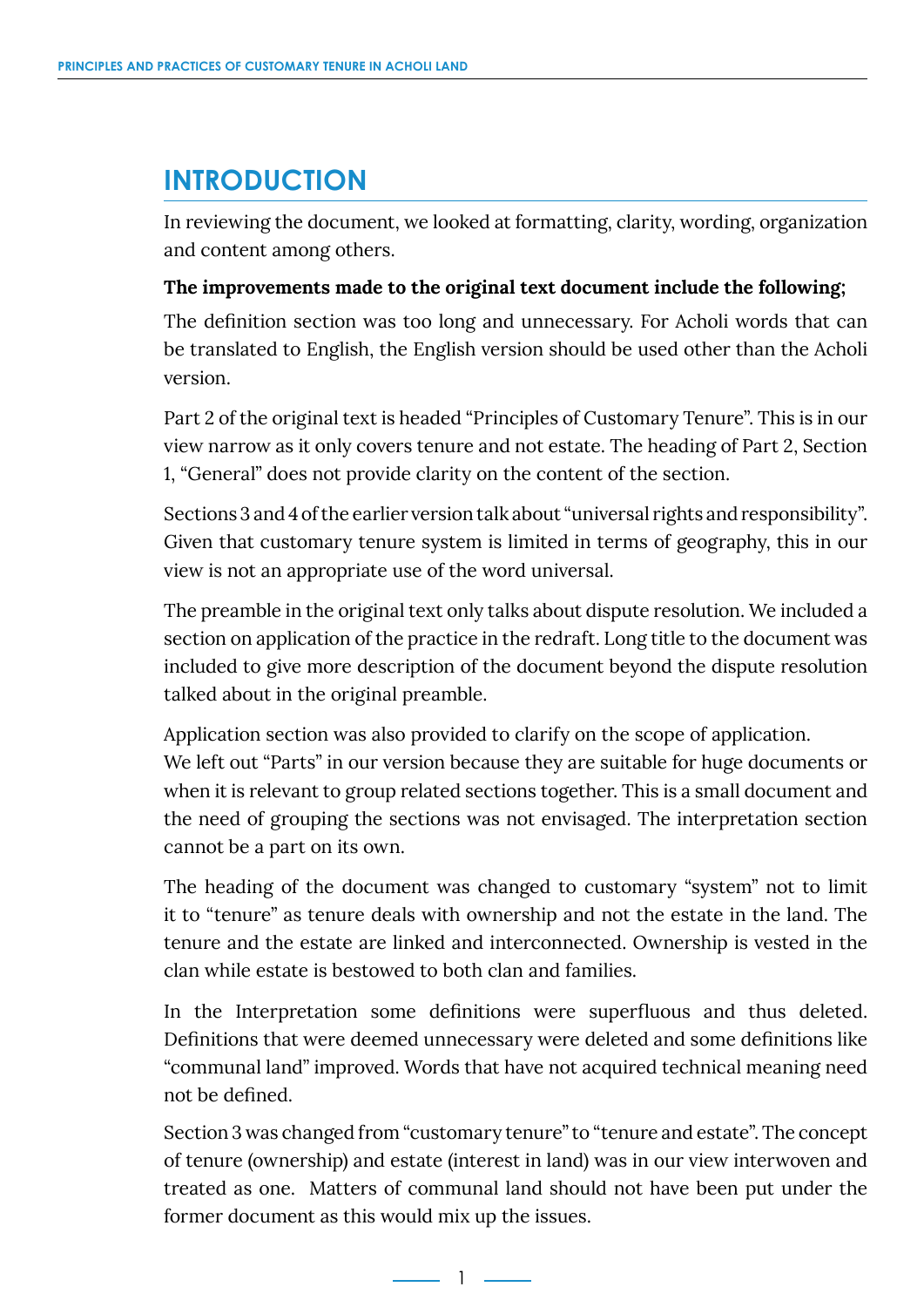The provision that the future generation has rights to land is vague. Third generation of rights is group rights not individual rights.

Protector is a new and strange concept. If you look at the translation they are referring to "lagwokpaco" which is the head of the family and to keep that section as it was would be duplication.

Dispute resolution was improved to provide for the various levels of land matters control.

Supremacy of the law was provided for just to give guidance on the position of the law.

Just to explain the major sections in the redraft, section 3 (a) is about tenure, the rest of the section is about estate, the interest that one might have in the land.

Section 4, is how one might acquire an estate in the land, which is essentially using the land.

In Section 6, we dealt with communal land and we tried to have all the issues of communal land under one section.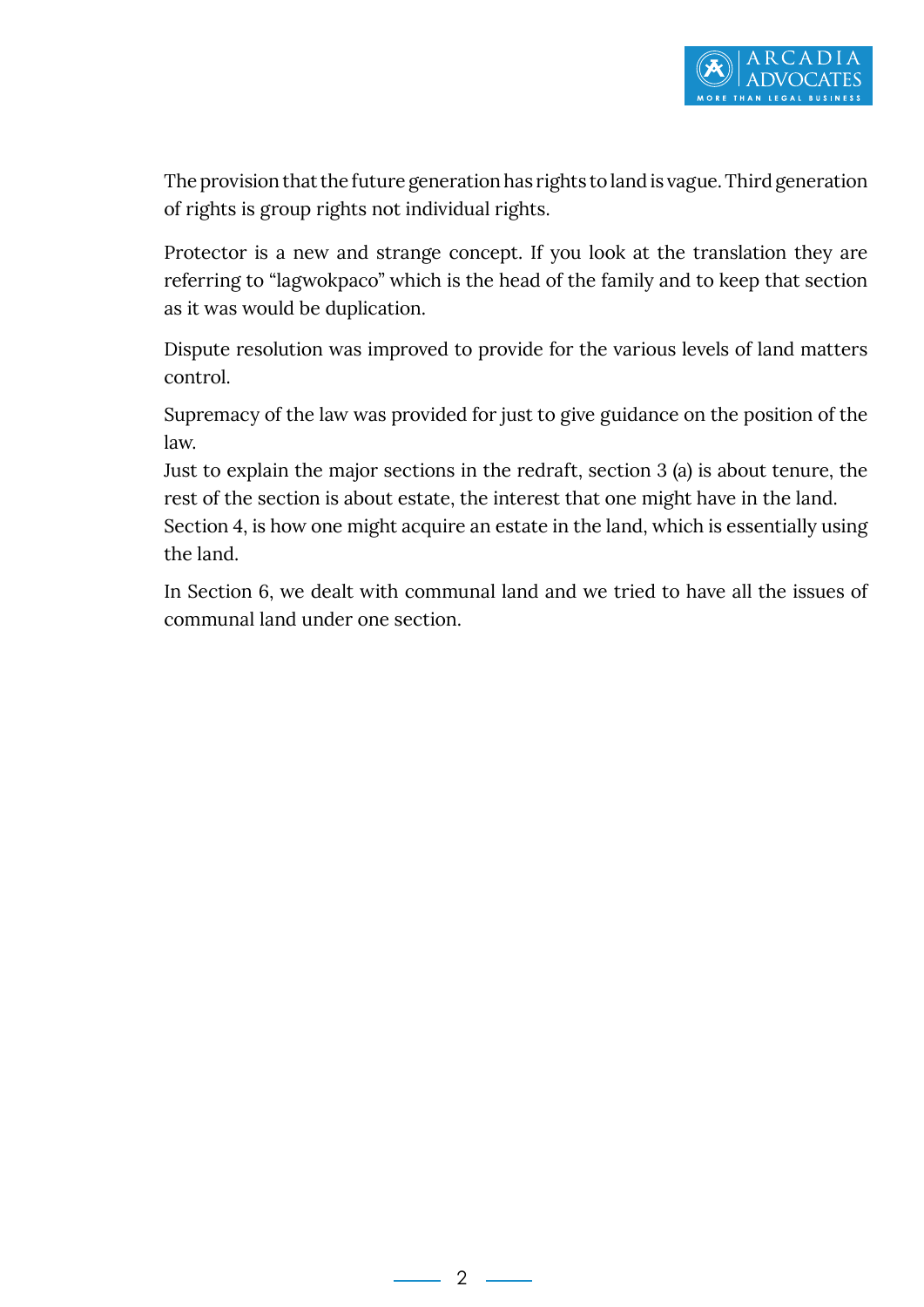#### **PRINCIPLES AND PRACTICES OF CUSTOMARY SYSTEM IN ACHOLI LAND.**

#### ARRANGEMENT OF SECTIONS

| 1. APPLICATION                                  | 4 |
|-------------------------------------------------|---|
| 2. INTERPRETATION                               | 4 |
| <b>3. CUSTOMARY TENURE AND ESTATE</b>           | 4 |
| <b>4. ACQUISITION OR LOSS OF RIGHTS TO LAND</b> | 5 |
| <b>5. RESPONSIBILITIES OF CLAN MEMBERS</b>      | 5 |
| <b>6. RIGHTS TO COMMUNAL LAND</b>               | 5 |
| 7. RIGHTS OF VULNERABLE GROUPS                  | 5 |
| 8. MANAGEMENT OF CUSTOMARY OF LAND              | 6 |
| <b>9. DISPUTE RESOLUTION</b>                    | 6 |
| <b>10. SUPREMACY OF WRITTEN LAW</b>             | հ |

**Principles to Guide the General Interpretation, Application, Management or Administration of Acholi Customary Land System and to revise and improve the Principles and Practices of Customary Tenure in Acholi land, 2008.**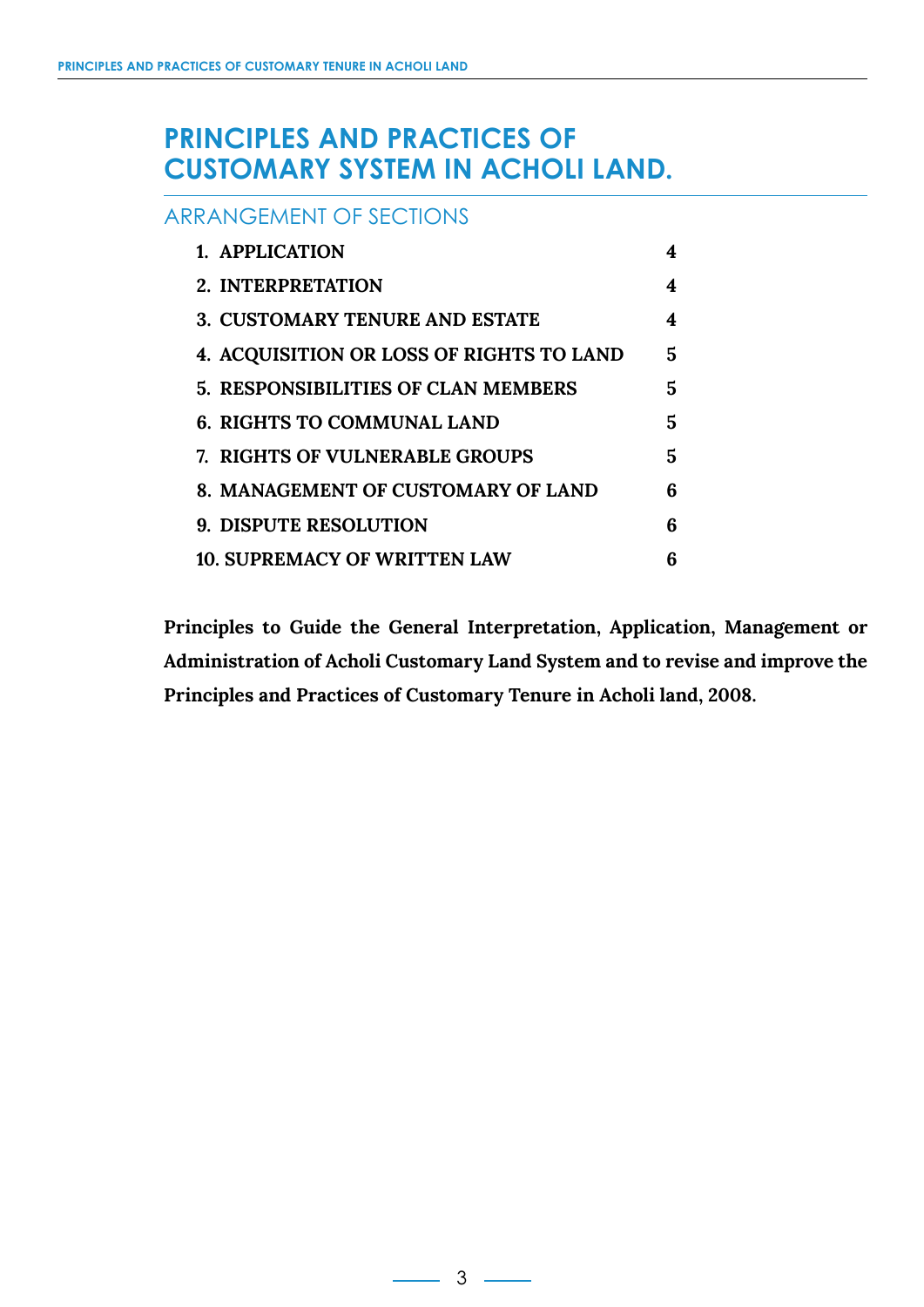# **1. Application**

These principles shall apply to interpretation, application, management and administration of customary land system in Acholi. It is limited to those, owning, using or acquiring land in Acholi.

For avoidance of doubt, these principles may be used as general customs considered to be binding and authoritative in handling disputes.

# **2. Interpretation**

- a) 'Acholi land' means the geographical area as defined by the 1962 Constitution as Acholi District.
- d) 'Communal land' is that land over which more than one family has rights and which is managed by people chosen by the clan, on behalf of the clans. This includes but is not limited to grazing land; hunting grounds, forests,.
- c) 'Customary land' means land in Acholi land, which is governed by rules, practices and norms generally accepted as binding and authoritative by the Acholi people that is not registered under the Registration of Titles Act or officially owned by or vested in the local or central government of Uganda.
- d) 'Family land' is that which is allocated by the clan to a family for their exclusive use.
- e) 'Ker Kwaro Acholi' is the traditional institution for Acholi people as provided in Chapter 16, article 246 of the 1995 Constitution of the Republic of Uganda as amended.

# **3. Customary Tenure and estate**

- a) Customary land is vested in and owned by the clan in trust for the members of the clan.
- b) Any member of the clan shall not dispose off customary land except with the consent of the clan.
- c) All members of the clan are entitled to usufractury rights to land including but not limited to; living on their family land, farming on their farm land, burying their dead on their family land.
- d) Future generations shall be considered and provided for in any dealing with customary land.
- e) Land allocated to a family or an individual shall belong to them in perpetuity, provided the family or an individual have not relocated to another place with intention of not coming back to that land earlier allocated to them.
- g) Land that is allocated to an individual who does not have a child shall revert back to the clan upon his or her death.

4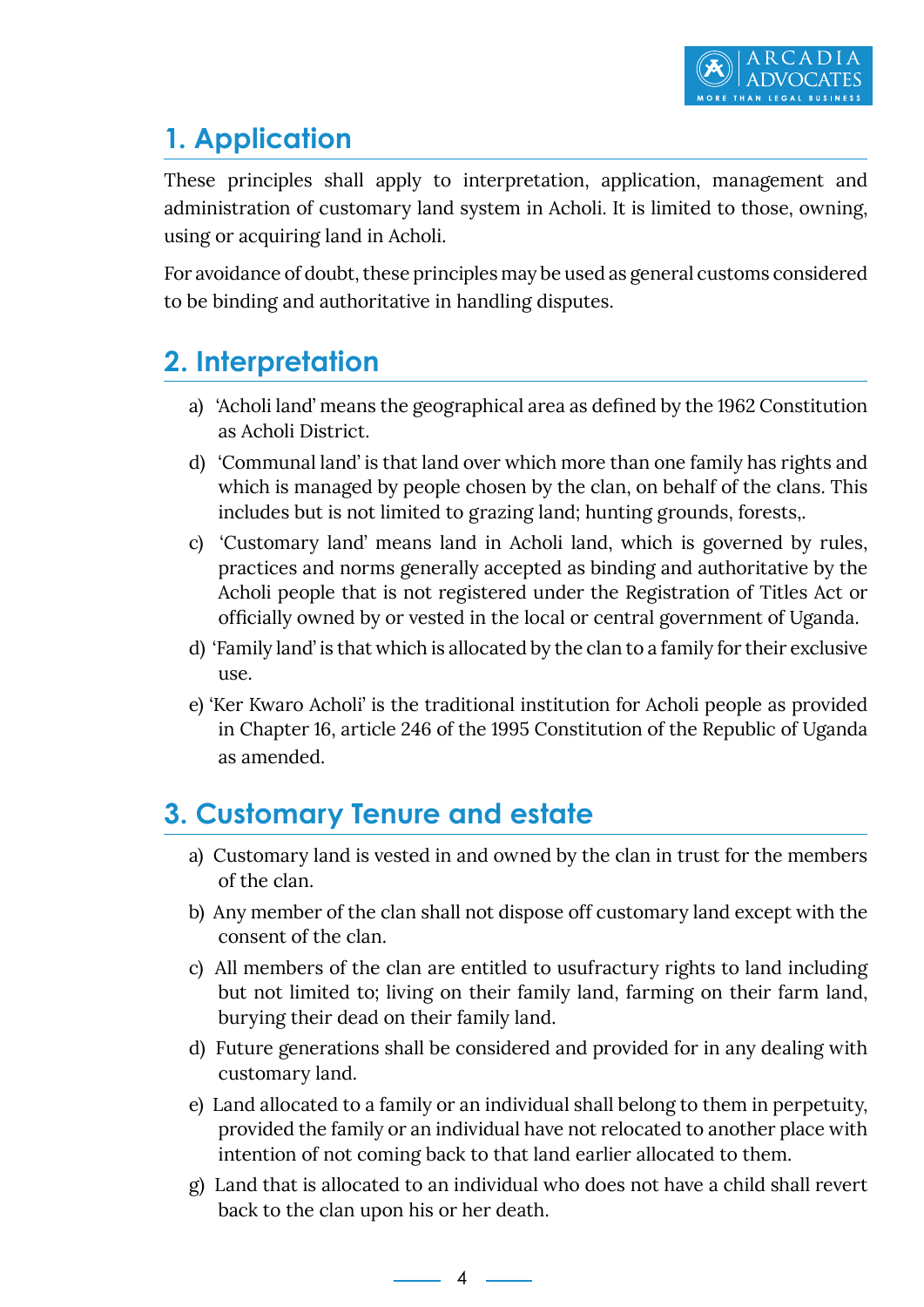# **4. Acquisition or Loss of Rights to Land**

Customary land rights are derived by;.

- a) Membership to the clan, which is achieved by being born into the clan.
- b) Marriage into the clan by a woman.
- c) Invitation by a clan member and subsequent settlement by a non-clan member into a clan area, with prior approval or consent of the clan.
- d) A woman who is separated from the husband shall retain all the customary land rights provided she does not return to her father's clan.
- e) Customary land rights are lost when one dies or when a woman is divorced.

# **5. Responsibilities of Clan Members**

- a) All clan members, irrespective of their status, age or gender, have responsibilities to:
	- i. develop and use land for positive reasons,
	- ii. preserve and maintain land from degradation, or
	- iii. to defend and protect that land from foreign aggression.

### **6. Rights to Communal Land**

- a) All clan members have rights to use and access communally held land subject to the customs and practices governing their access and use.
- b) No person or family shall settle on communal land without prior approval of the clan which governs that area.
- c) The clan has a right to set out practices which are in line with general customary principles, practices or customs to govern communal land and to appoint managers of that land.
- d) Communal land that stretches beyond the boundaries of one clan shall be jointly managed by the clans that share the communal land.
- e) Every member of the clan shall in accordance with the practices or customs have rights to; access; collect resources such as firewood, fruits, water; graze or hunt from communal land.

# **7. Rights of Vulnerable Groups**

- a) A woman has the right to live on their family land and farm or use it in any other way as long as they remain unmarried or divorced.
- b) An orphan has the right to live on their land under the leadership of the head of the family.
- c) A child born out of marriage has rights to the family land of both parents.

 $\sim$  5  $\sim$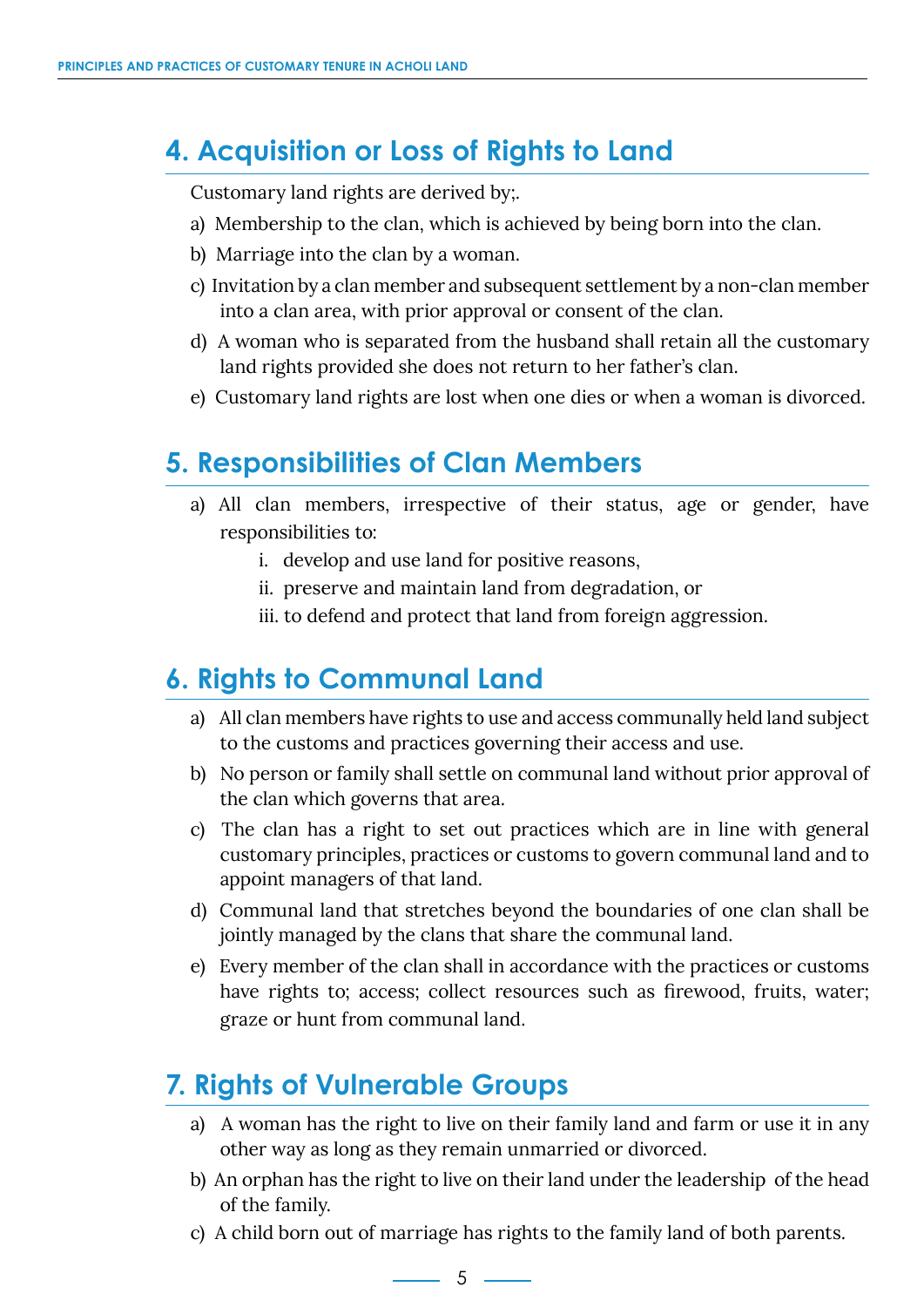

- e) Widows, with or without children or those who refuse to be inherited or not, have the choice to stay on the land to which they are married.
- f) The elderly and infirm have rights to land and clan protection.

### **8. Custody of Customary of Land**

- a) The overall custody of customary land is with the clan. The Chief or his Council shall designate a person or a committee responsible for managing clan land.
- b) Land that has been allocated, given and vested in a family by the clan shall be managed by the head of the family.
- d) Land custodians have the following responsibilities to:
	- i. hold the land in trust for and to protect the rights of, all clan or family members.
	- ii. allocate land to the beneficiaries. The clan may allocate land to the heads of families and heads of families might allocate land to individuals.
	- iii. ensure that land is used for agreed purposes.
	- v. mark the boundaries of the land in consultation with the clan, family, and neighbours.
	- vi. hear and resolve land disputes peacefully.
	- vii.make decisions affecting family land equitably taking account of the interests of all members.

#### **9. Dispute Resolution**

- a) Land disputes shall be handled in a reconciliatory, amicable and collaborative manner.
- b) The head of the family shall resolve or facilitate the resolution of land matters in the family.
- c) The clan shall resolve or facilitate the resolution of land disputes that are between families or those that the head of the family has failed to resolve.
- d) Ker Kwaro Acholi shall resolve or facilitate a settlement of disputes that the clan has failed to resolve.

### **10. Supremacy of Written Law**

These principles shall be subject to any written law having the force of law in Uganda.